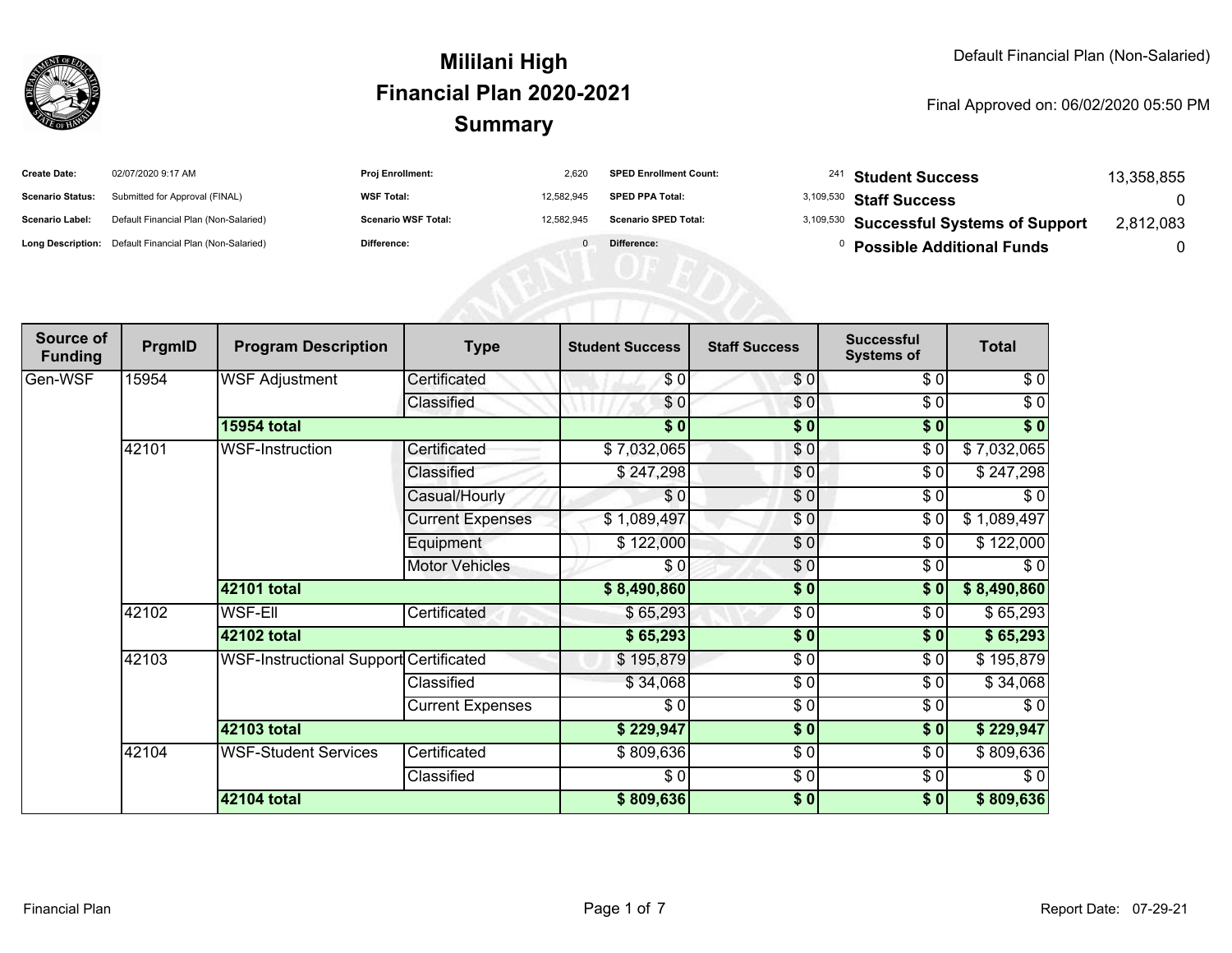

| Source of<br><b>Funding</b> | PrgmID   | <b>Program Description</b>                       | <b>Type</b>             | <b>Student Success</b> | <b>Staff Success</b> | <b>Successful</b><br><b>Systems of</b> | <b>Total</b>     |
|-----------------------------|----------|--------------------------------------------------|-------------------------|------------------------|----------------------|----------------------------------------|------------------|
| Gen-WSF                     | 42105    | <b>WSF-Student Body</b>                          | Certificated            | \$175,126              | \$0                  | \$0                                    | \$175,126        |
|                             |          | <b>Activities</b>                                | Casual/Hourly           | $\overline{S}0$        | $\overline{\$0}$     | $\overline{S}0$                        | $\overline{50}$  |
|                             |          | 42105 total                                      |                         | \$175,126              | $\overline{\$0}$     | $\overline{\$0}$                       | \$175,126        |
|                             | 42108    | <b>WSF-Enabling Activities III Casual/Hourly</b> |                         | \$0                    | $\overline{\$0}$     | $\overline{30}$                        | $\overline{\$0}$ |
|                             |          | <b>42108 total</b>                               |                         | $\overline{\$0}$       | $\overline{\$0}$     | $\overline{\$0}$                       | $\overline{\$0}$ |
|                             | 42111    | <b>WSF-Enabling Activities</b><br>Vi             | Casual/Hourly           | \$0                    | \$0                  | $\overline{S}0$                        | $\overline{S}0$  |
|                             |          | <b>42111 total</b>                               |                         | $\overline{\$0}$       | $\sqrt{6}$           | $\overline{\$0}$                       | $\overline{\$0}$ |
|                             | 42112    | WSF-School                                       | Certificated            | \$0                    | \$0                  | \$713,426                              | \$713,426        |
|                             |          | Administration                                   | Classified              | $\overline{\$0}$       | $\sqrt{6}$           | \$520,415                              | \$520,415        |
|                             |          |                                                  | Casual/Hourly           | \$0                    | $\overline{\$0}$     | $\overline{\$0}$                       | $\overline{\$0}$ |
|                             |          |                                                  | <b>Current Expenses</b> | $\overline{S}0$        | $\sqrt{6}$           | \$736,991                              | \$736,991        |
|                             |          |                                                  | Equipment               | \$0                    | $\sqrt{6}$           | $\overline{\$0}$                       | $\overline{\$0}$ |
|                             |          | 42112 total                                      |                         | $\overline{\$0}$       | $\overline{\$0}$     | \$1,970,832                            | \$1,970,832      |
|                             | 42113    | <b>WSF-School Facility</b><br><b>Services</b>    | Classified              | \$0                    | $\sqrt{0}$           | \$770,251                              | \$770,251        |
|                             |          |                                                  | Casual/Hourly           | $\overline{\$0}$       | $\overline{\$0}$     | $\overline{\$0}$                       | $\overline{\$0}$ |
|                             |          |                                                  | <b>Current Expenses</b> | \$0                    | $\overline{\$0}$     | \$63,000                               | \$63,000         |
|                             |          |                                                  | Equipment               | \$0                    | $\overline{\$0}$     | \$8,000                                | \$8,000          |
|                             |          |                                                  | <b>Motor Vehicles</b>   | $\overline{\$0}$       | $\overline{\$0}$     | $\overline{\$0}$                       | \$0              |
|                             |          | 42113 total                                      |                         | $\overline{\$0}$       | $\sqrt{6}$           | \$841,251                              | \$841,251        |
|                             | Gen-WSF  |                                                  |                         | \$9,770,862            | $\overline{\$}0$     | \$2,812,083                            | \$12,582,945     |
| Gen-SPED                    | 17101    | SPED Ppa - Instruction                           | Certificated            | \$2,546,427            | $\sqrt{6}$           | \$0                                    | \$2,546,427      |
|                             |          |                                                  | Classified              | \$550,944              | $\overline{$}0$      | $\overline{\$0}$                       | \$550,944        |
|                             |          |                                                  | Casual/Hourly           | \$12,159               | $\overline{$}0$      | $\overline{\$0}$                       | \$12,159         |
|                             |          | <b>17101 total</b>                               |                         | \$3,109,530            | \$0                  | $\overline{\textbf{S}^0}$              | \$3,109,530      |
|                             | 17131    | <b>Special Education in</b>                      | Certificated            | $\overline{\$0}$       | $\overline{30}$      | $\overline{\$0}$                       | $\overline{\$0}$ |
|                             |          | Regular Schools                                  | Classified              | $\overline{\$0}$       | $\overline{60}$      | $\overline{\$0}$                       | $\overline{\$0}$ |
|                             |          | <b>17131 total</b>                               |                         | $\frac{1}{6}$          | $\overline{\$0}$     | $\overline{\$0}$                       | $\overline{\$0}$ |
|                             | Gen-SPED |                                                  |                         | \$3,109,530            | $\overline{\$0}$     | s <sub>0</sub>                         | \$3,109,530      |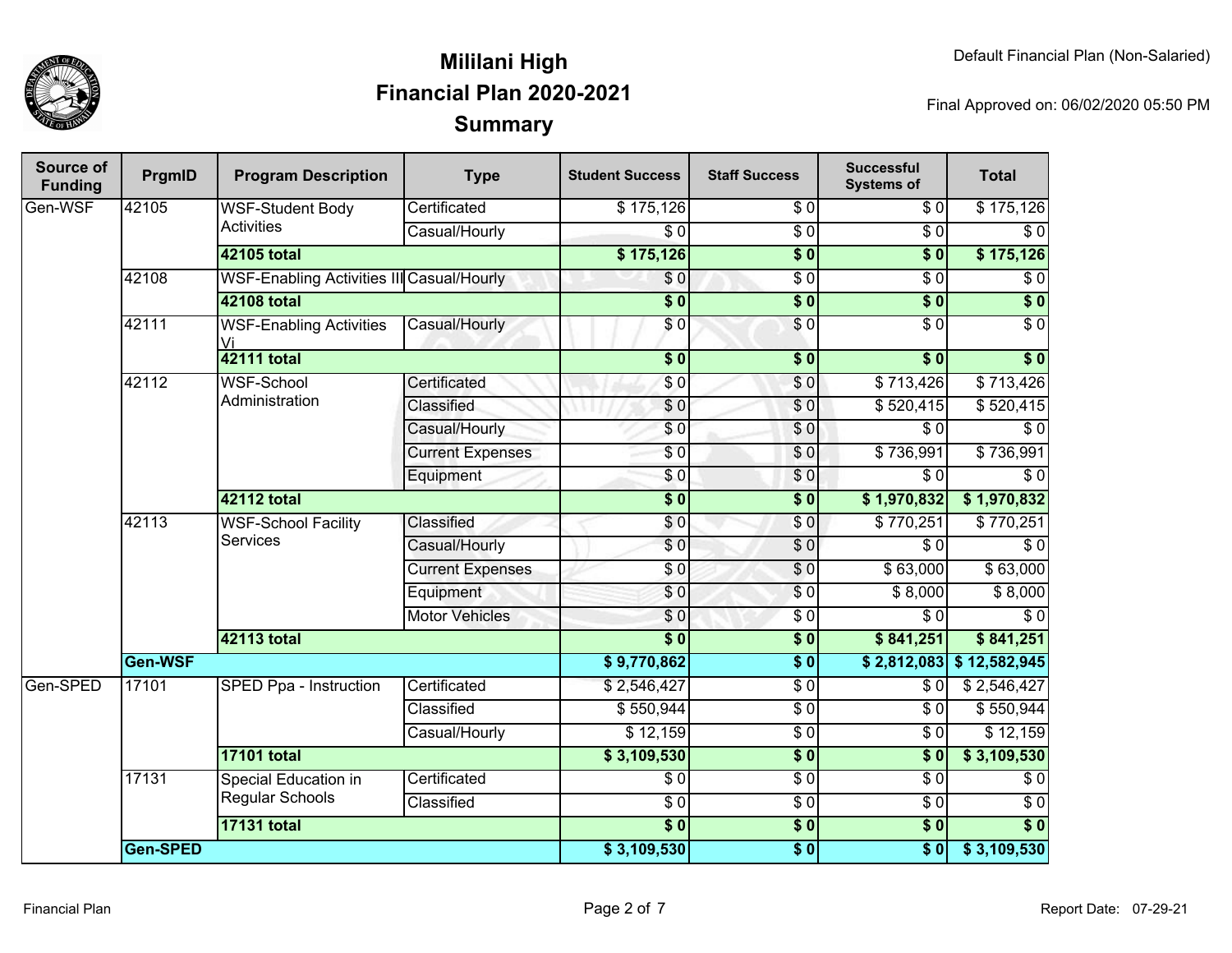

| <b>Source of</b><br><b>Funding</b> | PrgmID | <b>Program Description</b>                      | <b>Type</b>             | <b>Student Success</b>   | <b>Staff Success</b>        | <b>Successful</b><br><b>Systems of</b> | <b>Total</b>     |
|------------------------------------|--------|-------------------------------------------------|-------------------------|--------------------------|-----------------------------|----------------------------------------|------------------|
| Gen-Categ                          | 15849  | Gen Fund Voc & Applied                          | Certificated            | \$130,586                | $\overline{S}$ <sub>0</sub> | \$0                                    | \$130,586        |
|                                    |        | Technology                                      | Casual/Hourly           | $\sqrt{6}$               | $\overline{50}$             | $\overline{\$0}$                       | $\overline{60}$  |
|                                    |        |                                                 | <b>Current Expenses</b> | $\overline{\$0}$         | $\overline{50}$             | $\overline{\$0}$                       | $\overline{\$0}$ |
|                                    |        | <b>15849 total</b>                              |                         | \$130,586                | $\overline{\$0}$            | $\overline{\$0}$                       | \$130,586        |
|                                    | 16158  | <b>JROTC</b>                                    | Certificated            | \$194,696                | $\overline{\$0}$            | $\sqrt{6}$                             | \$194,696        |
|                                    |        |                                                 | <b>Current Expenses</b> | \$0                      | $\overline{S}0$             | $\overline{\$0}$                       | $\overline{\$0}$ |
|                                    |        | <b>16158 total</b>                              |                         | \$194,696                | $\overline{\$0}$            | $\overline{\$0}$                       | \$194,696        |
|                                    | 16770  | Learning Centers                                | Certificated            | \$32,647                 | $\overline{\$0}$            | $\sqrt{6}$                             | \$32,647         |
|                                    |        |                                                 | Casual/Hourly           | \$0                      | \$0                         | $\overline{\$0}$                       | $\sqrt{6}$       |
|                                    |        |                                                 | <b>Current Expenses</b> | $\overline{\$0}$         | \$0                         | $\sqrt{6}$                             | $\overline{60}$  |
|                                    |        |                                                 | Equipment               | \$0                      | \$0                         | $\sqrt{6}$                             | $\overline{\$0}$ |
|                                    |        | <b>16770 total</b>                              |                         | \$32,647                 | $\overline{\$0}$            | $\overline{\$}0$                       | \$32,647         |
|                                    | 16817  | <b>Early College</b>                            | <b>Current Expenses</b> | \$0                      | $\overline{\$0}$            | $\overline{\$0}$                       | $\sqrt{6}$       |
|                                    |        | <b>16817 total</b>                              |                         | $\overline{\$0}$         | $\overline{\$0}$            | $\overline{\$0}$                       | $\overline{\$0}$ |
|                                    | 17229  | Voc Rehab - Work Study<br><b>Contract W/DHS</b> | <b>Current Expenses</b> | \$0                      | \$0                         | $\overline{\$0}$                       | $\overline{\$0}$ |
|                                    |        | <b>17229 total</b>                              |                         | $\overline{\textbf{50}}$ | $\overline{\$0}$            | $\overline{\$0}$                       | $\overline{\$0}$ |
|                                    | 27000  | Athletics-Transportation                        | <b>Current Expenses</b> | \$0                      | $\overline{\$0}$            | $\overline{\$0}$                       | $\overline{\$0}$ |
|                                    |        | <b>27000 total</b>                              |                         | $\overline{\textbf{50}}$ | $\overline{\$0}$            | \$0                                    | $\sqrt{6}$       |
|                                    | 27100  | Athletics-Salary                                | Casual/Hourly           | \$0                      | $\overline{\$0}$            | $\overline{\$0}$                       | $\overline{60}$  |
|                                    |        | <b>27100 total</b>                              |                         | $\overline{\$0}$         | $\overline{\$0}$            | $\overline{\$0}$                       | $\overline{\$0}$ |
|                                    | 27300  | <b>Athletics-Gender Equity</b>                  | Casual/Hourly           | $\overline{\$0}$         | $\overline{\$0}$            | $\overline{\$0}$                       | $\overline{\$0}$ |
|                                    |        |                                                 | <b>Current Expenses</b> | $\overline{\$0}$         | $\overline{\$0}$            | $\overline{\$0}$                       | $\overline{\$0}$ |
|                                    |        | <b>27300 total</b>                              |                         | $\frac{1}{6}$            | $\overline{\$0}$            | $\sqrt{6}$                             | $\overline{\$0}$ |
|                                    | 27400  | Athletics-Supplies & Equip Current Expenses     |                         | $\overline{\$0}$         | $\overline{\$0}$            | $\overline{\$0}$                       | $\overline{\$0}$ |
|                                    |        |                                                 | Equipment               | $\overline{\$0}$         | $\overline{\$0}$            | $\overline{\$0}$                       | $\overline{\$0}$ |
|                                    |        | <b>27400 total</b>                              |                         | $\overline{\$0}$         | $\overline{\$0}$            | $\sqrt{6}$                             | $\overline{\$0}$ |
|                                    | 27480  | <b>Athletic Trainers</b>                        | Classified              | \$120,534                | $\overline{\$0}$            | $\overline{\$0}$                       | \$120,534        |
|                                    |        |                                                 | <b>Current Expenses</b> | $\overline{\$0}$         | $\overline{\$0}$            | $\overline{\$0}$                       | $\overline{60}$  |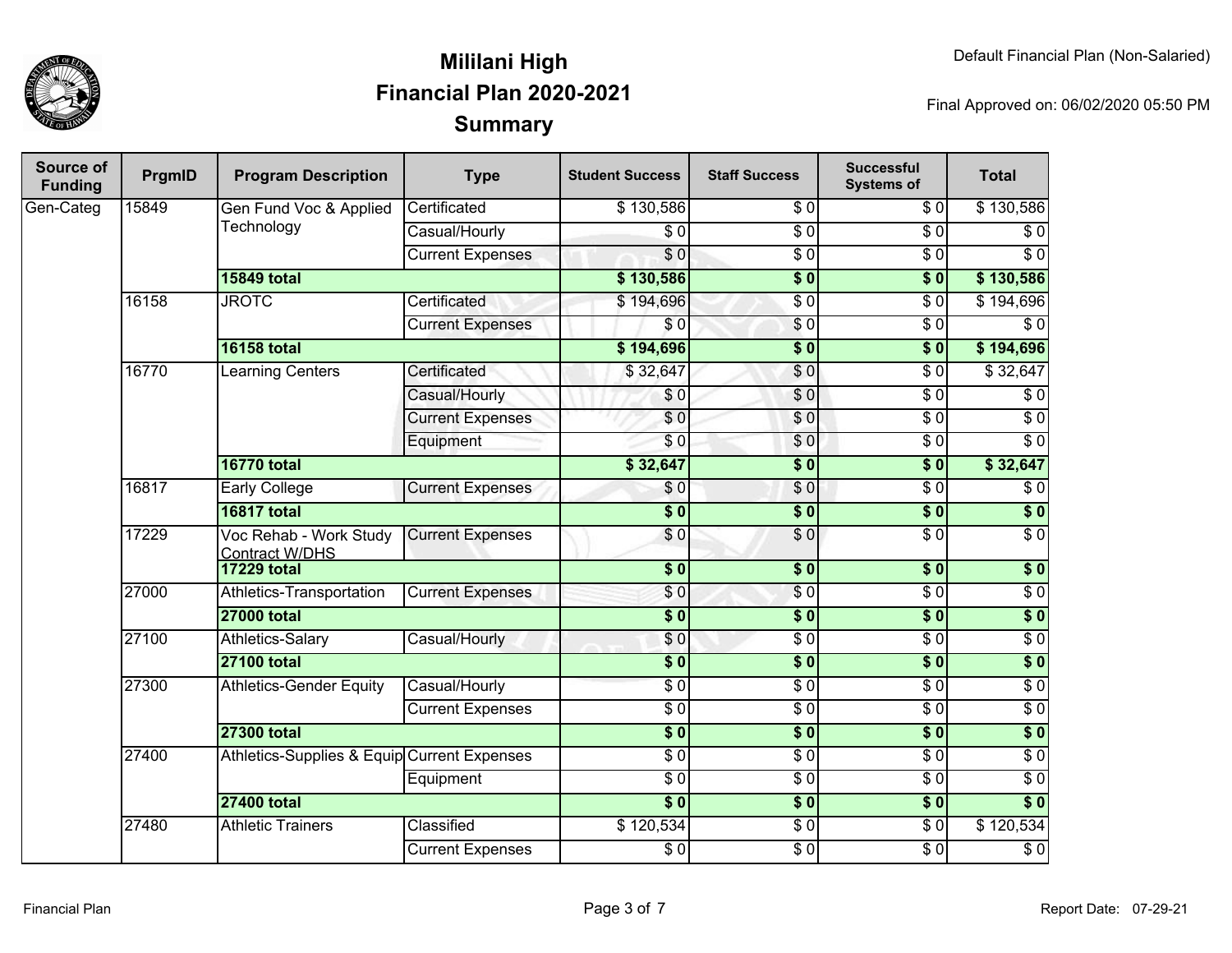

| <b>Source of</b><br><b>Funding</b> | PrgmID           | <b>Program Description</b>                     | <b>Type</b>                  | <b>Student Success</b>   | <b>Staff Success</b> | <b>Successful</b><br><b>Systems of</b> | <b>Total</b>     |                  |
|------------------------------------|------------------|------------------------------------------------|------------------------------|--------------------------|----------------------|----------------------------------------|------------------|------------------|
| Gen-Categ                          | 27480            | <b>Athletic Trainers</b>                       | Equipment                    | $\overline{\$0}$         | $\overline{\$0}$     | $\overline{\$0}$                       | $\overline{\$0}$ |                  |
|                                    |                  | <b>27480 total</b>                             |                              | \$120,534                | $\overline{\$0}$     | $\overline{\$0}$                       | \$120,534        |                  |
|                                    | <b>Gen-Categ</b> |                                                |                              | \$478,463                | $\overline{\$0}$     | $\overline{\$0}$                       | \$478,463        |                  |
| Federal                            | 20659            | Essa Title IIa Prof Dev-<br><b>OCISS</b>       | Casual/Hourly                | \$0                      | $\overline{\$0}$     | \$0                                    | $\sqrt{6}$       |                  |
|                                    |                  | <b>20659 total</b>                             |                              | $\overline{\textbf{50}}$ | $\overline{\$0}$     | $\overline{\$0}$                       | $\overline{\$0}$ |                  |
|                                    | 20698            | Essa Title IIa Support<br>New Tchr & Prin      | Casual/Hourly                | $\sqrt{3}0$              | \$0                  | $\overline{\$0}$                       | $\overline{\$0}$ |                  |
|                                    |                  | <b>20698 total</b>                             |                              | $\overline{\$0}$         | \$0                  | $\sqrt{6}$                             | \$0              |                  |
|                                    | 35913            | <b>Sch Prgm Food Services</b>                  | Classified                   | \$0                      | \$0                  | $\overline{S}0$                        | $\sqrt{6}$       |                  |
|                                    |                  |                                                | Casual/Hourly                | $\overline{\$0}$         | \$0                  | $\overline{\$0}$                       | $\sqrt{6}$       |                  |
|                                    |                  | 35913 total                                    |                              | $\overline{\$0}$         | $\overline{\$0}$     | $\overline{\$0}$                       | \$0              |                  |
|                                    | 52001            | <b>ESEA Title I-Homeless</b><br>Children       | <b>Current Expenses</b>      | \$0                      | \$0                  | $\sqrt{6}$                             | $\sqrt{6}$       |                  |
|                                    |                  | <b>52001 total</b>                             |                              | $\overline{\$0}$         | $\overline{\$0}$     | $\overline{\$0}$                       | $\overline{\$0}$ |                  |
|                                    | <b>Federal</b>   |                                                |                              | $\overline{\$0}$         | $\overline{\$0}$     | $\overline{\$0}$                       | $\overline{\$0}$ |                  |
| Gen-Cent                           | 15654            | Haw Content & Perform<br><b>Std-Assessment</b> | <b>Current Expenses</b>      | $\overline{\$0}$         | $\overline{S}0$      | $\overline{30}$                        | $\overline{\$0}$ |                  |
|                                    |                  | <b>15654 total</b>                             |                              | $\overline{\textbf{50}}$ | $\overline{\$0}$     | $\overline{\$0}$                       | $\overline{\$0}$ |                  |
|                                    | 35163            |                                                | <b>Food Services-General</b> | Classified               | \$0                  | $\overline{\$0}$                       | $\overline{\$0}$ | $\overline{\$0}$ |
|                                    |                  | Fund                                           | Casual/Hourly                | $\sqrt{6}$               | $\overline{\$0}$     | $\overline{\$0}$                       | $\overline{\$0}$ |                  |
|                                    |                  | 35163 total                                    |                              | $\overline{\$0}$         | $\overline{\$0}$     | $\overline{\$0}$                       | $\overline{\$0}$ |                  |
|                                    | 37721            | <b>Athletic Travel</b>                         | <b>Current Expenses</b>      | $\overline{\$0}$         | $\overline{\$0}$     | $\overline{\$0}$                       | $\overline{\$0}$ |                  |
|                                    |                  | 37721 total                                    |                              | $\overline{\textbf{50}}$ | $\overline{\$0}$     | $\overline{\$0}$                       | $\overline{\$0}$ |                  |
|                                    | <b>Gen-Cent</b>  |                                                |                              | $\overline{\$0}$         | $\overline{\$0}$     | $\overline{\$0}$                       | $\overline{\$0}$ |                  |
| Special                            | 13173            | <b>DHHS-Project HI Aware</b>                   | Casual/Hourly                | $\overline{\$0}$         | $\overline{\$0}$     | $\overline{\$0}$                       | $\overline{\$0}$ |                  |
|                                    |                  | <b>13173 total</b>                             |                              | $\overline{\$0}$         | $\sqrt{6}$           | $\overline{\$0}$                       | $\overline{\$0}$ |                  |
|                                    | 15109            | Reimb for Lost Curricular<br><b>Materials</b>  | Equipment                    | $\overline{\$0}$         | $\overline{\$0}$     | $\overline{\$0}$                       | $\overline{\$0}$ |                  |
|                                    |                  | <b>15109 total</b>                             |                              | $\overline{\$0}$         | \$0                  | $\sqrt{6}$                             | $\sqrt{6}$       |                  |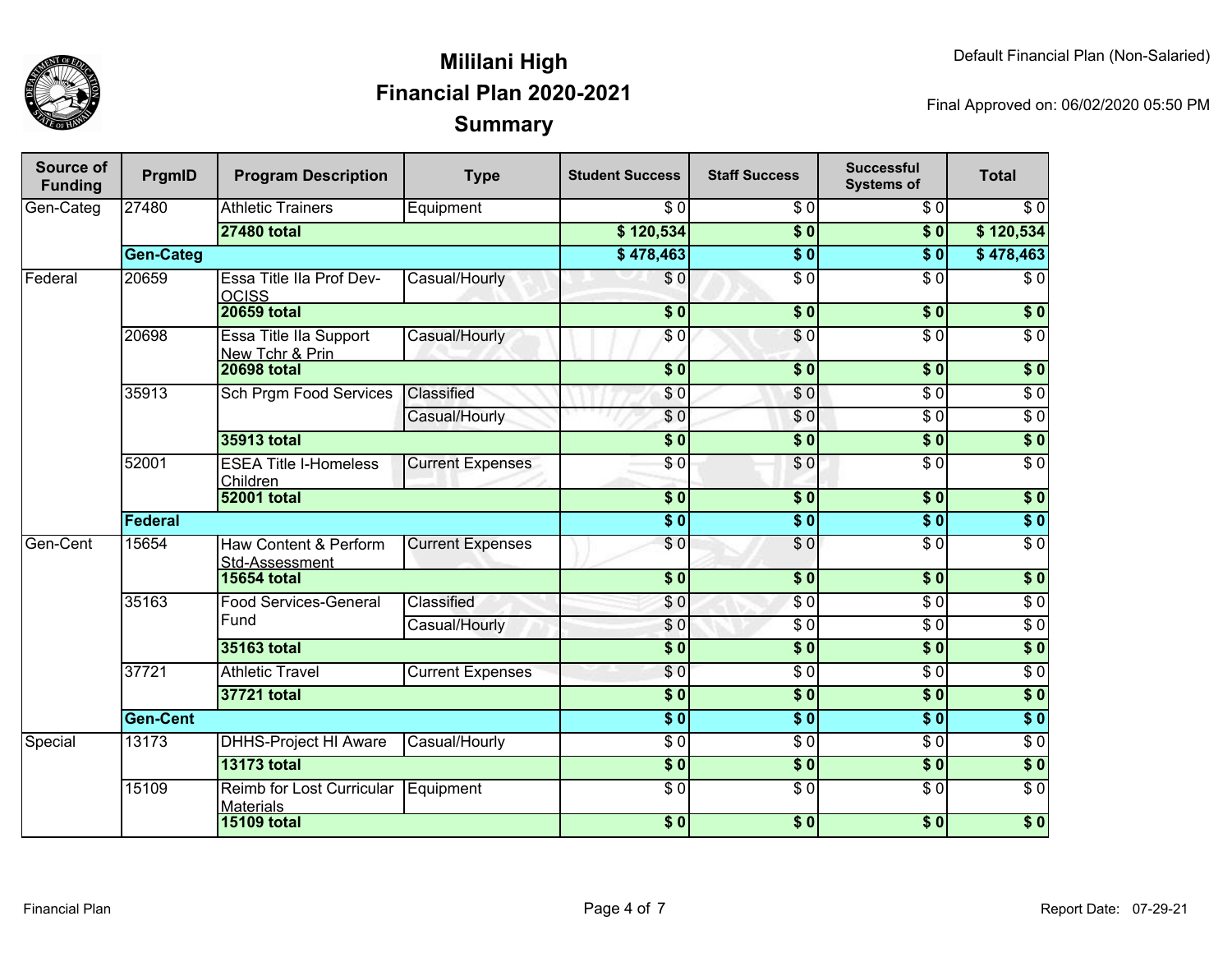

| <b>Source of</b><br><b>Funding</b> | PrgmID            | <b>Program Description</b>          | <b>Type</b>             | <b>Student Success</b>   | <b>Staff Success</b> | <b>Successful</b><br><b>Systems of</b> | <b>Total</b>     |
|------------------------------------|-------------------|-------------------------------------|-------------------------|--------------------------|----------------------|----------------------------------------|------------------|
| Special                            | 15754             | Voc Ed-Program                      | Casual/Hourly           | \$0                      | $\frac{3}{6}$        | $\sqrt{6}$                             | $\sqrt{6}$       |
|                                    |                   | Improvement FY19                    | <b>Current Expenses</b> | $\sqrt{6}$               | \$0                  | $\overline{S}0$                        | $\overline{\$0}$ |
|                                    |                   |                                     | Equipment               | $\sqrt{6}$               | $\overline{\$0}$     | $\overline{\$0}$                       | $\overline{\$0}$ |
|                                    |                   | <b>15754 total</b>                  |                         | $\overline{\$0}$         | $\overline{\$0}$     | $\overline{\$0}$                       | $\overline{\$0}$ |
|                                    | 16350             | Summer School - Special<br>Fund     | Casual/Hourly           | $\frac{6}{3}$            | $\overline{\$0}$     | $\sqrt{6}$                             | $\overline{\$0}$ |
|                                    |                   | <b>16350 total</b>                  |                         | \$0                      | $\overline{\$0}$     | $\overline{\$}0$                       | $\overline{\$}0$ |
|                                    | 35304             | Food Services-Special<br>Fund       | <b>Current Expenses</b> | $\frac{6}{6}$            | \$0                  | $\overline{\$0}$                       | $\overline{\$0}$ |
|                                    |                   | <b>35304 total</b>                  |                         | $\overline{\$0}$         | \$0                  | $\overline{\$0}$                       | $\overline{\$0}$ |
|                                    | <b>Special</b>    |                                     |                         | $\overline{\$0}$         | s <sub>0</sub>       | $\overline{\$0}$                       | $\overline{\$}0$ |
| Trust                              | 10608             | <b>Music Trust Fund</b>             | <b>Current Expenses</b> | $\frac{6}{3}$            | $\frac{6}{3}$        | $\sqrt{6}$                             | $\sqrt{6}$       |
|                                    |                   | <b>10608 total</b>                  |                         | $\frac{1}{2}$            | $\overline{\$0}$     | $\overline{\$0}$                       | $\overline{\$0}$ |
|                                    | 16616             | Project Lead the Way                | <b>Current Expenses</b> | \$0                      | \$0                  | $\sqrt{6}$                             | $\sqrt{6}$       |
|                                    |                   |                                     | Equipment               | \$0                      | \$0                  | $\overline{50}$                        | $\overline{30}$  |
|                                    |                   | <b>16616 total</b>                  |                         | $\overline{\$0}$         | $\overline{\$0}$     | $\overline{\$0}$                       | $\overline{\$0}$ |
|                                    | 16630             | Hawaii State Ffcla                  | <b>Current Expenses</b> | $\overline{\$0}$         | $\overline{\$0}$     | $\overline{\$0}$                       | $\overline{30}$  |
|                                    |                   | <b>16630 total</b>                  |                         | \$0                      | \$0                  | $\overline{\$0}$                       | $\overline{\$}0$ |
|                                    | 16872             | Performing Arts Learning<br>Centers | <b>Current Expenses</b> | \$0                      | \$0                  | $\overline{\$0}$                       | $\overline{\$0}$ |
|                                    |                   |                                     | Equipment               | $\frac{6}{3}$            | $\frac{3}{2}$        | \$0                                    | $\sqrt{6}$       |
|                                    |                   | <b>16872 total</b>                  |                         | $\overline{\$0}$         | $\frac{1}{2}$        | $\overline{\$0}$                       | $\overline{\$}0$ |
|                                    | 27200             | <b>Athletics</b>                    | <b>Current Expenses</b> | \$0                      | $\sqrt{6}$           | $\overline{\$0}$                       | $\sqrt{6}$       |
|                                    |                   |                                     | Equipment               | $\sqrt{6}$               | $\sqrt{6}$           | $\overline{\$0}$                       | $\sqrt{6}$       |
|                                    |                   | <b>27200 total</b>                  |                         | $\sqrt{6}$               | \$0                  | \$0                                    | $\overline{\$}0$ |
|                                    | <b>Trust</b>      |                                     |                         | $\overline{\$0}$         | s <sub>0</sub>       | $\overline{\$0}$                       | $\overline{\$}0$ |
| Inter Xfer                         | 16355             | Driver and Traffic Safety           | Casual/Hourly           | $rac{1}{\sigma}$         | $\sqrt{6}$           | $\overline{\$0}$                       | $\overline{\$0}$ |
|                                    |                   | Education                           | <b>Current Expenses</b> | $\overline{\frac{3}{2}}$ | \$0                  | $\overline{\$0}$                       | $\overline{\$0}$ |
|                                    |                   |                                     | Equipment               | $rac{1}{\sigma}$         | $\frac{6}{9}$        | $\sqrt{6}$                             | $\overline{\$0}$ |
|                                    |                   | <b>16355 total</b>                  |                         | $\frac{1}{2}$            | $\overline{\bullet}$ | $\overline{\$0}$                       | $\overline{\$}0$ |
|                                    | <b>Inter Xfer</b> |                                     |                         | $\overline{\$0}$         | \$0                  | $\overline{\$0}$                       | $\overline{\$0}$ |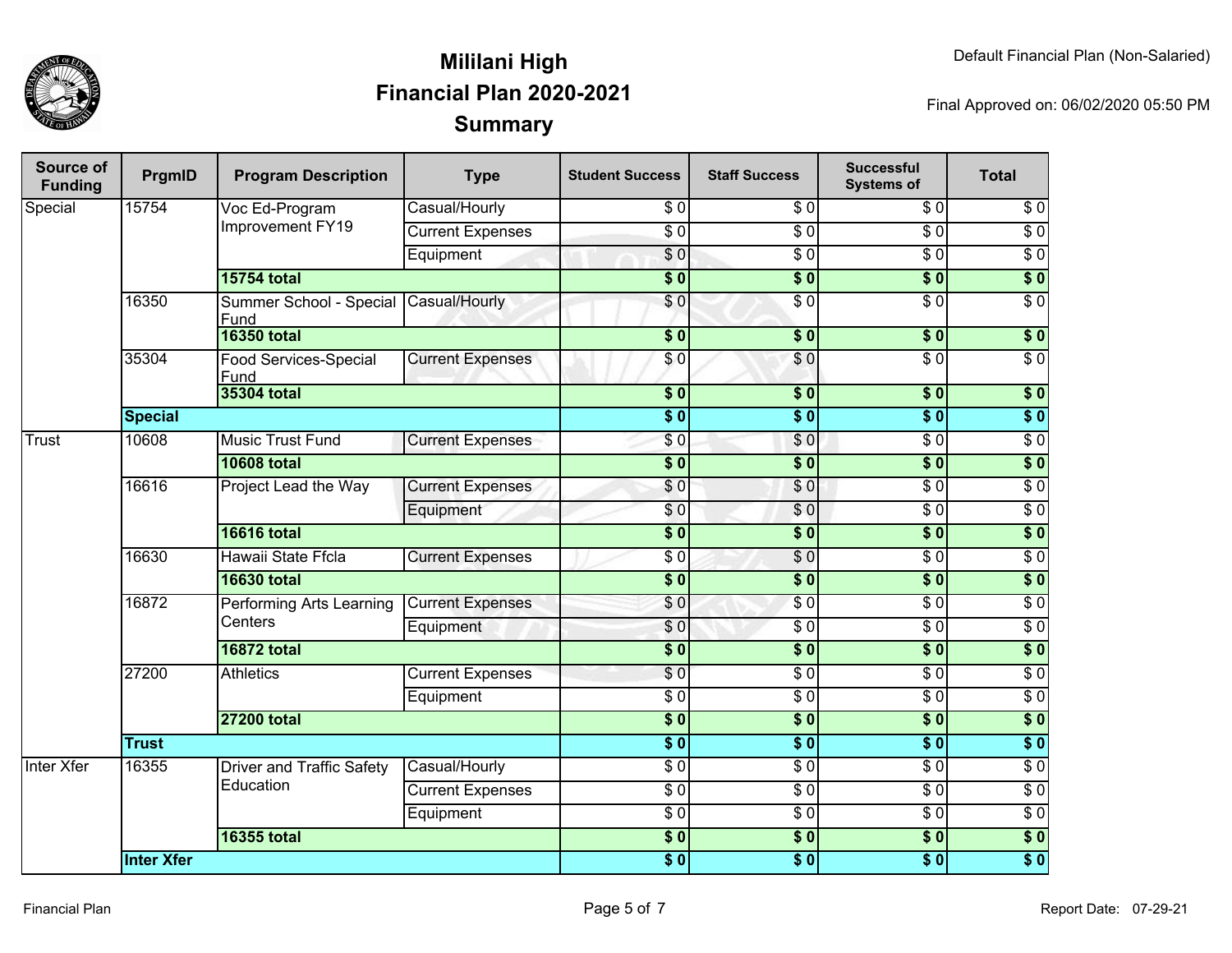

| Source of<br><b>Funding</b> | <b>PrgmID</b> | <b>Program Description</b> | <b>Type</b> | <b>Student Success</b> | <b>Staff Success</b> | Successful<br><b>Systems of</b> | <b>Total</b>             |
|-----------------------------|---------------|----------------------------|-------------|------------------------|----------------------|---------------------------------|--------------------------|
| <b>Grand Total</b>          |               |                            |             | \$13,358,855           | \$0                  |                                 | \$2,812,083 \$16,170,938 |